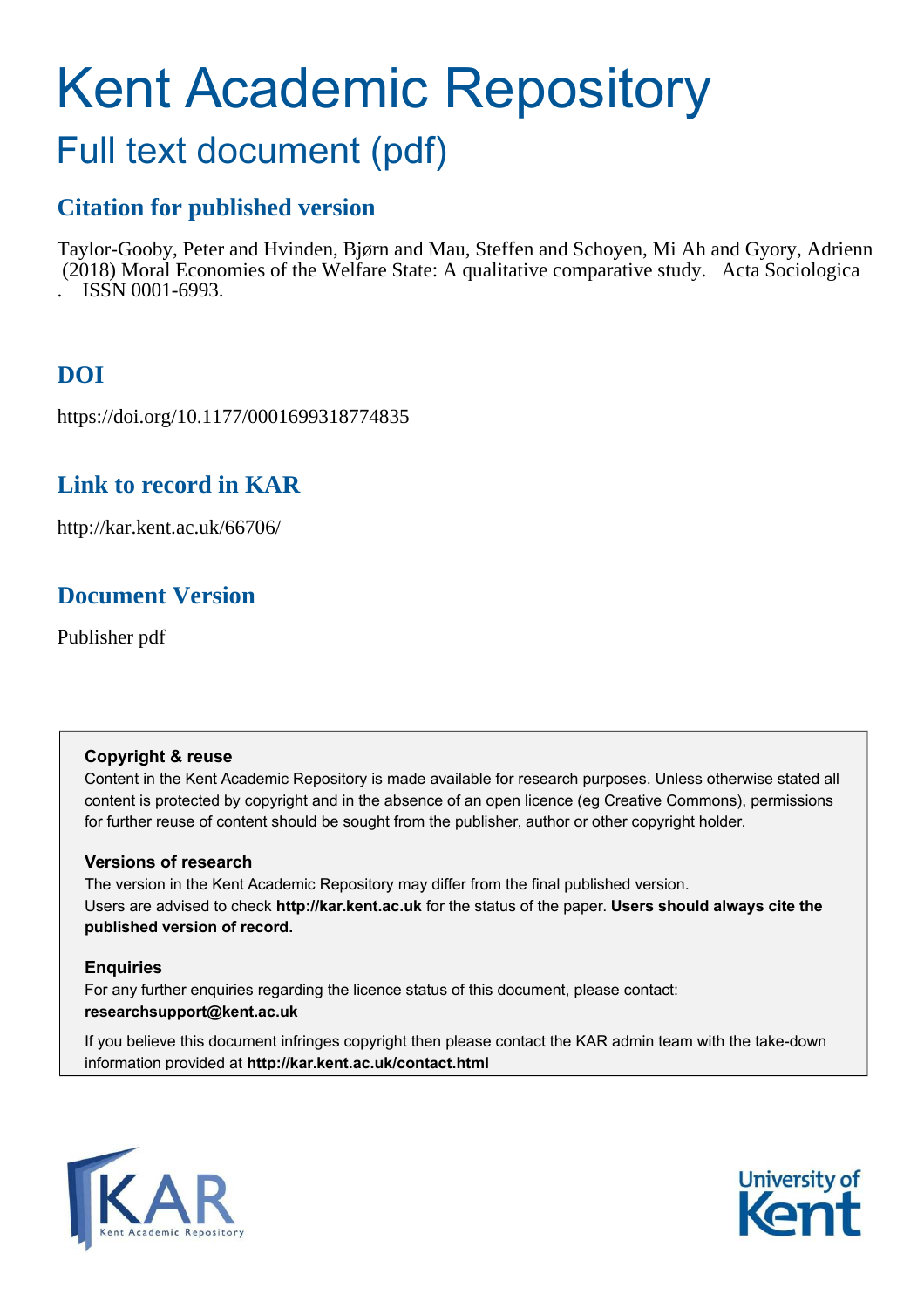*Article*



## Moral economies of the welfare state: A qualitative comparative study

Acta Sociologica  $1 - 16$ © The Author(s) 2018  $\circ$   $\circ$ 

Reprints and permissions: [sagepub.co.uk/journalsPermissions.nav](https://uk.sagepub.com/en-gb/journals-permissions) [DOI: 10.1177/0001699318774835](https://doi.org/10.1177/0001699318774835) [journals.sagepub.com/home/asj](http://journals.sagepub.com/home/asj)



#### Peter Taylor-Gooby **D**

School of Social Policy, Sociology and Social Research, University of Kent, United Kingdom

Bjørn Hvinden NOVA Norwegian Social Research, Oslo Metropolitan University, Norway

Steffen Mau Institut für Sozialwissenschaften, Humboldt-Universität zu Berlin, Germany

Benjamin Leruth

University of Canberra, Australia

Mi Ah Schoyen NOVA Norwegian Social Research, Oslo Metropolitan University, Norway

#### Adrienn Gyory

School of Social Policy, Sociology and Social Research, University of Kent, United Kingdom

#### Abstract

This paper uses innovative democratic forums carried out in Germany, Norway, and the United Kingdom to examine people's ideas about welfare-state priorities and future prospects. We use a moral economy framework in the context of regime differences and the move towards neo-liberalism across Europe. Broadly speaking, attitudes reflect regime differences, with distinctive emphasis on reciprocity and the value of work in Germany, inclusion and equality in Norway, and individual responsibility and the work-ethic in the UK. Neo-liberal market-centred ideas appear to have made little headway in regard to popular attitudes, except in the already liberal-leaning UK. There is also a striking assumption by UK participants that welfare is threatened externally by immigrants who take jobs from established workers and internally by the work-shy who undermine the work-ethic. A key role of the welfare state is repressive rather than enabling: to protect against threats to well-being rather than provide

Corresponding Author: Peter Taylor-Gooby, School of Social Policy, Sociology and Social Research, Cornwallis North East, University of Kent, Canterbury, Kent CT2 7NF, United Kingdom. Email: [p.f.taylor-gooby@kent.ac.uk](mailto:p.f.taylor-gooby@kent.ac.uk)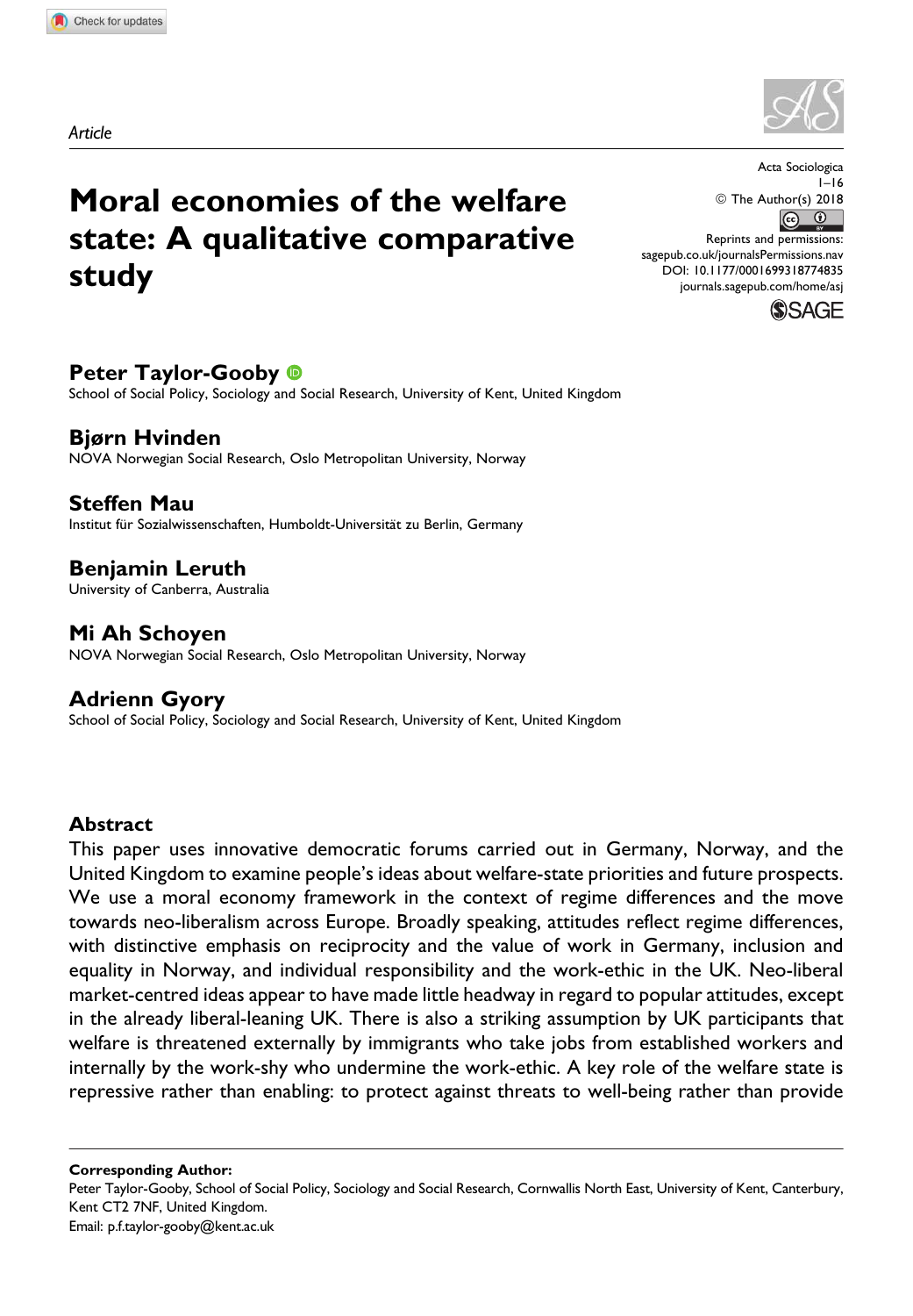benefits for citizens. UK participants also anticipate major decline in state provision. In all three countries there is strong support for continuing and expanding social investment policies, but for different reasons: to enable contribution in Germany, to promote equality and mobility in Norway, and to facilitate self-responsibility in the UK.

#### Keywords

Attitudes, moral economy, welfare state, Europe, immigration, democratic forum, inequality, neo-liberalism

#### Introduction

Although there is broad societal support for state-organised welfare institutions (Svallfors 2012), there is also a continuing debate about how much state intervention is necessary and desirable and about priorities for welfare-state reform. Austerity measures and fiscal crisis, changes in the labour market and demographic structure, and the shift from 'passive' welfare to activation and social investment provoke vigorous debates about the future of welfare (for example, Pierson 2001; Hemerijk 2013; van Kersbergen and Vis 2014). A shift towards more neo-liberal economic and social policies has been underway in Europe at national and European-Union levels (Mau 2015). This involves a reduction in state intervention, tight constraints on spending, the expanded use of markets and of private services, and stronger emphasis on work-incentives in social security. Although the changes in the institutional architecture of the European welfare state have been studied in detail, much less is known about how people think about various policy options for the future. Issues of social acceptance are crucial for the stability of existing welfare institutions and for the political and social conflicts surrounding welfarestate restructuring.

A considerable literature demonstrates that attitudes to state welfare are influenced by self-interest and socio-economic group membership, but that social values and institutional frameworks also play a part (Fong 2001; Blekesaune and Quadagno 2003; Roosma et al. 2016; van Oorschot et al. 2017). We use the moral economy approach, which centres on the role of moral assumptions and justifications in the understanding of welfare interventions and posits a mixture of motives in which both self-interest and other normative concerns play their part (Booth 1994; Mau 2003; Sayer 2000; Sachweh 2012). We also use the regime approach to differentiate between institutional frameworks, and an innovative democratic forum methodology to generate data. We compare three national cases (United Kingdom, Germany, and Norway) that are representative of different welfare-state regimes.

The paper falls into five sections dealing with the theoretical background and research questions, methodology, the specific issues tackled in the research, our data, and discussion and conclusions.

#### The moral economy approach and the regime framework

The notion of moral economy was developed by EP Thomson (1971, 1991) to refer to 'a traditional consensus on crowd rights' (Götz 2015, 147) in the 17th century initially stemming from feudal rights and obligations. He argued that this was replaced by market principles of individual exchange as part of the transition to modernity, paralleling Polanyi's account of the 'Great Transformation' (1944) and the displacement of an embedded morality governing economic relationships. More recent approaches challenge this dichotomous view of history and see moral principles as having a continuing influence, embedded within market transactions and influencing conceptions of interest and utility (Götz 2015; Bowles 2016). A number of scholars have applied the notion to analyse welfare-state attitudes (Booth 1994; Mau 2003; Svallfors 2006; Sayer 2000, Sachweh 2012). The question of 'Who should get what?' within the welfarestate context is closely related to commonly held ideas about fair distributions of burdens and benefits. The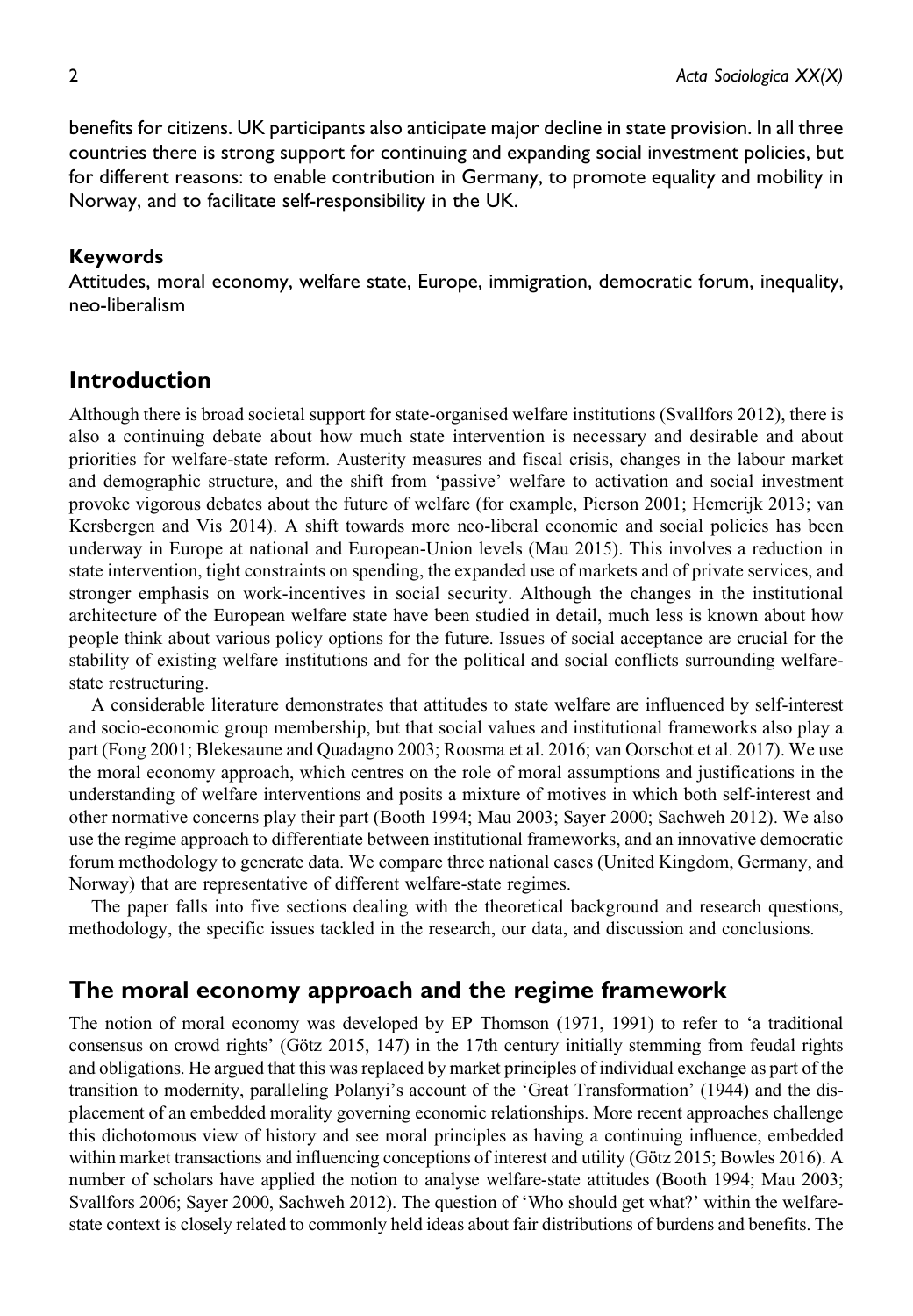central point is that it is not simply individual self-interest that shapes welfare-state attitudes but a range of moral principles and assumptions, including desert, merit, and rights based not simply on payment, equality, and need. Moral concerns provide an important motivational reference for individual actions and preferences and institutional settings act as mediators and facilitators for individual moral points of view (Rothstein 1998). The advantage of the approach is its breadth; it acknowledges the significance of normative frameworks, but accepts that these may vary in different contexts. This openness allows us to examine patterns of attitudes and their relationship to values in different welfare states and explore the way individual views on the welfare state relate to a moral foundation.

We start out from the welfare-state regime typology (Esping-Andersen 1990) in categorising western welfare states and investigate how far attitudes reflect regime type. The regime approach distinguishes conservative, social democratic and liberal ideal types, the first characterised by reciprocity and the assumption that contribution and entitlement should be governed by labour market status, the second by commitment to equal citizenship and the third by its greater emphasis on market principles. Neo-liberal discourses currently predominate in framing policy debates about welfare intervention and inequality across Europe. We take account of this shift by examining how far neo-liberal ideas have been taken up by the citizens in the three countries in question.

Neo-liberalism stresses, at a practical level, the value of markets as systems for sharing and using dispersed information (von Hayek 1973), and in ideology, the doctrine that self-interest governing market exchange is a full and sufficient ethic in itself (Harvey 2007). It has had the strongest effect on policy in the more liberal-leaning UK (Blyth 2013). The Thatcher government (1979–1990) consciously pursued a neo-liberal agenda, with major privatisations of social housing and top-up pensions, increased stringency in social spending, and the introduction of market systems in the health services, social care, and schooling (Crouch 2011). The Blair government pursued a market socialist 'third way' agenda, using the market throughout the state sector but seeking to develop activation and social investment in social security to expand individual opportunity. Since 2010, Conservative-led governments have pursued spending and tax cuts at the same time as a balanced budget and further expanded the role of the private commercial sector (Taylor-Gooby 2013).

The German welfare state, in contrast, did not experience such a harsh attack on its core institutions (for an overview see Heuer and Mau 2017). Although changes such as benefit reductions and increased co-payments were introduced in the 1980s and 1990s, the basic architecture of a corporatist status-maintenance-oriented welfare-state model remained intact. The government even introduced a new pillar, long-term care insurance in the mid-1990s. During the 2000s, however, the Red-Green government implemented major reforms. These included a voluntary but state-subsidized private pension scheme ('Riester-Rente'), lower (future) replacement rates and a needs-based basic pension for those without sufficient entitlements. The so-called 'Hartz-reforms', a comprehensive package of labour market and unemployment benefit changes (Eichhorst and Marx 2011), led to fierce political conflict and great disappointment among left-leaning voters and SPD members. The reforms – very much in line with the market-liberal critique of Germany – facilitated the creation of a low income sector, lowered benefit levels, put greater pressure on the unemployed and moved Germany towards greater individual responsibility. Social investment and training measures have also been strengthened.

Despite its nature as a small, open European economy subject to international economic pressures, Norway retains a stable social democratic welfare state. Cost containment emerged in the late 1970s in response to pressures from international competition and population ageing, but did not involve a shift towards neo-liberalism. Instead, the general trend is toward restructuring rather than retrenchment (Sørvoll, 2015). The huge oil revenues have buffered against economic shocks (Andersen et al. 2017; Hippe and Berge 2013). A major public pension reform was implemented in 2011, incentivising later retirement and automatic benefit adjustments to limit costs as life-expectancy increases. Unlike Swedish reforms, the Norwegian programme did not transfer a substantial portion of risk to individuals, nor did it introduce compulsory private saving. Market-based solutions have been more prominent with regard to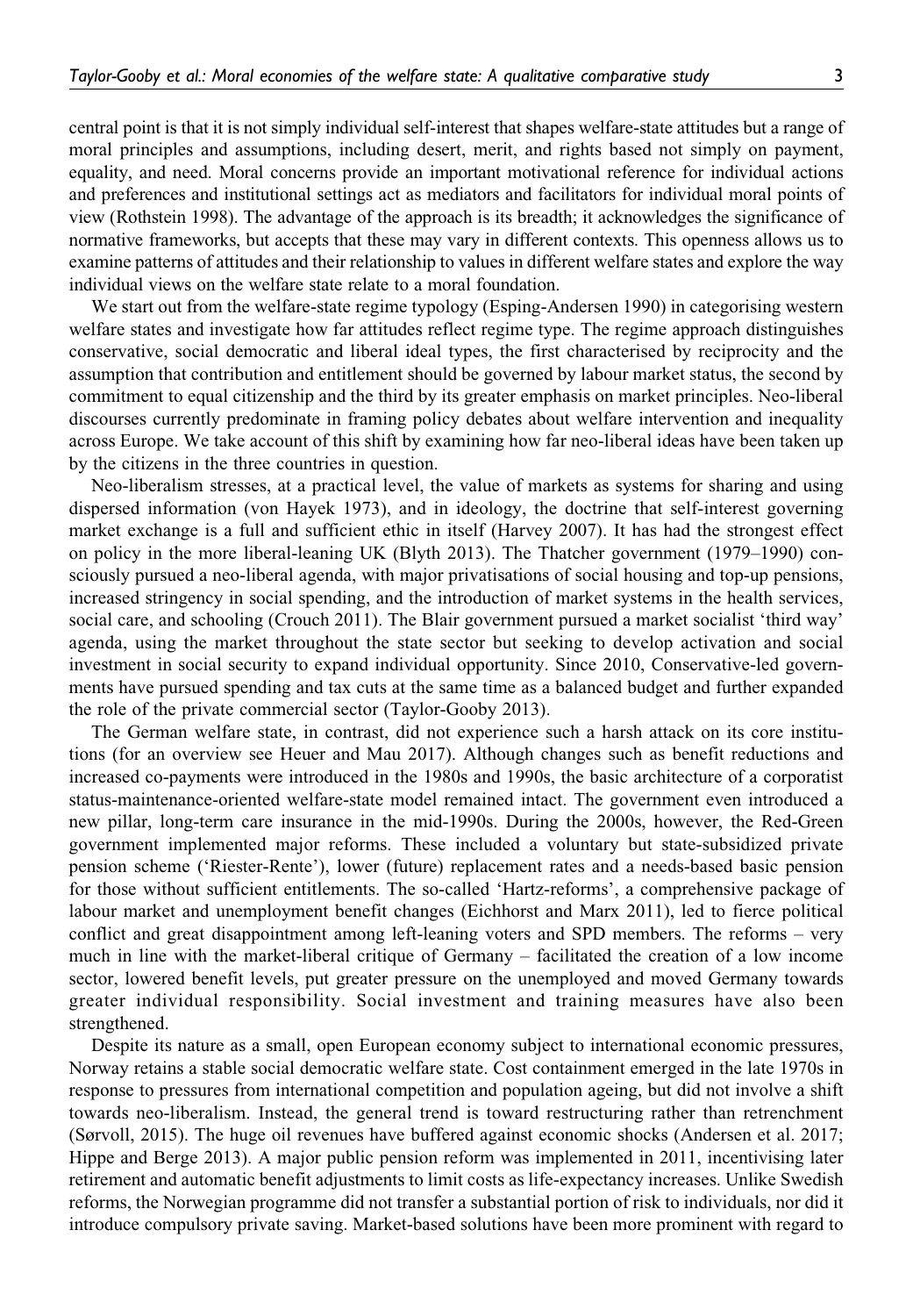services, especially in the use of private providers in early childcare and to some extent elderly care, although funding is mainly public. There is a strong belief across the political spectrum that health and care services should be universally accessible. In addition, social investment in education, vocational training and labour market activation continues to be heavily emphasised (Schoyen, 2016). Thus neoliberalism has advanced further in the UK and has made considerable inroads in Germany and is evident in Norway but has made much less progress there.

Using a simple framework that distinguishes among desert, equality and need as distributional principles (Miller 1976), we suggest, following the regime approach, that attitudes will be embedded in a reciprocal value system that stresses desert earned by contribution in the corporatist case, and that equality in entitlement and in progressive taxation will predominate for the social democratic and basic need for liberal welfare states. Corresponding to these normative principles, we argue that the main threats giving rise to social tensions will be access to welfare through ability to pay rather than contribution in the corporatist system, departure from equal citizenship through the market or through privilege in social democracy, and gaining 'something for nothing' outside market exchange in the liberal system. Neo-liberalism imports a further normative framework, drawing on individualism and selfinterest, and embeds this in institutional changes involving the extension of markets, the private sector, and state spending cuts. Quantitative survey analysis indicates that welfare-state attitudes are linked, but only loosely, to regime membership (Svallfors 1997; Arts and Gelissen 2001; Jæger, 2006). The regime framework gives us a starting point for examining the relationship among attitudes, normative framework and institutions, but one that does not predetermine the outcome. We anticipate that neo-liberal ideology will play a part in shaping attitudes, especially in the UK, and that there will be a tension between self-interested ideas and desert, equality, and need in our data.

This leads to the following research questions:

- $\bullet$  How do underlying assumptions about basic principles of desert, equality, and need relate to public attitudes to benefits and services and to tax-payment and welfare-state finance?
- $\bullet$  How does the spread of neo-liberalism affect people's ideas and how does that differ between countries?
- $\bullet$ How can future priorities be understood in terms of these assumptions?

#### Method: Democratic forums

We use democratic forums in the three welfare states to examine how people understand the issues, the problems they identify, and what they think should be done about them. So far as we know, this method has not previously been used in welfare-state attitude research. The democratic forum approach derives from concerns about the limitations of conventional social science methodology (Goerres and Prinzen 2012) and also from interest in more participative approaches in democratic theory (for example Dryzek 2010). In democratic forums, unlike structured surveys and focus groups, the discussion is primarily framed by participants, whereas researchers play a more passive role. The main objective is to allow people to express their concerns and views, facilitate debate, and encourage deliberation in an open and tolerant context and allow participants to wrestle with different policy options. There may be injections of relevant information, but these are on issues that the group requests and are provided by independent experts.

The approach is appropriate for our study because forums allow participants much greater control over the way in which issues are defined, discussed and linked than do other methods (Wakeford 2007; Narayan et al. 2009). In this, it parallels the openness to different normative frameworks of moral economy. It allows researchers to examine the concerns expressed by people, their framing of issues, and the justifications given more directly than do pre-formulated questions in a structured survey. The forums do not permit representative sampling, and so offer an imprecise guide to the distribution of opinions, but help us to identify patterns of reasoning. Although they cannot be directed to consider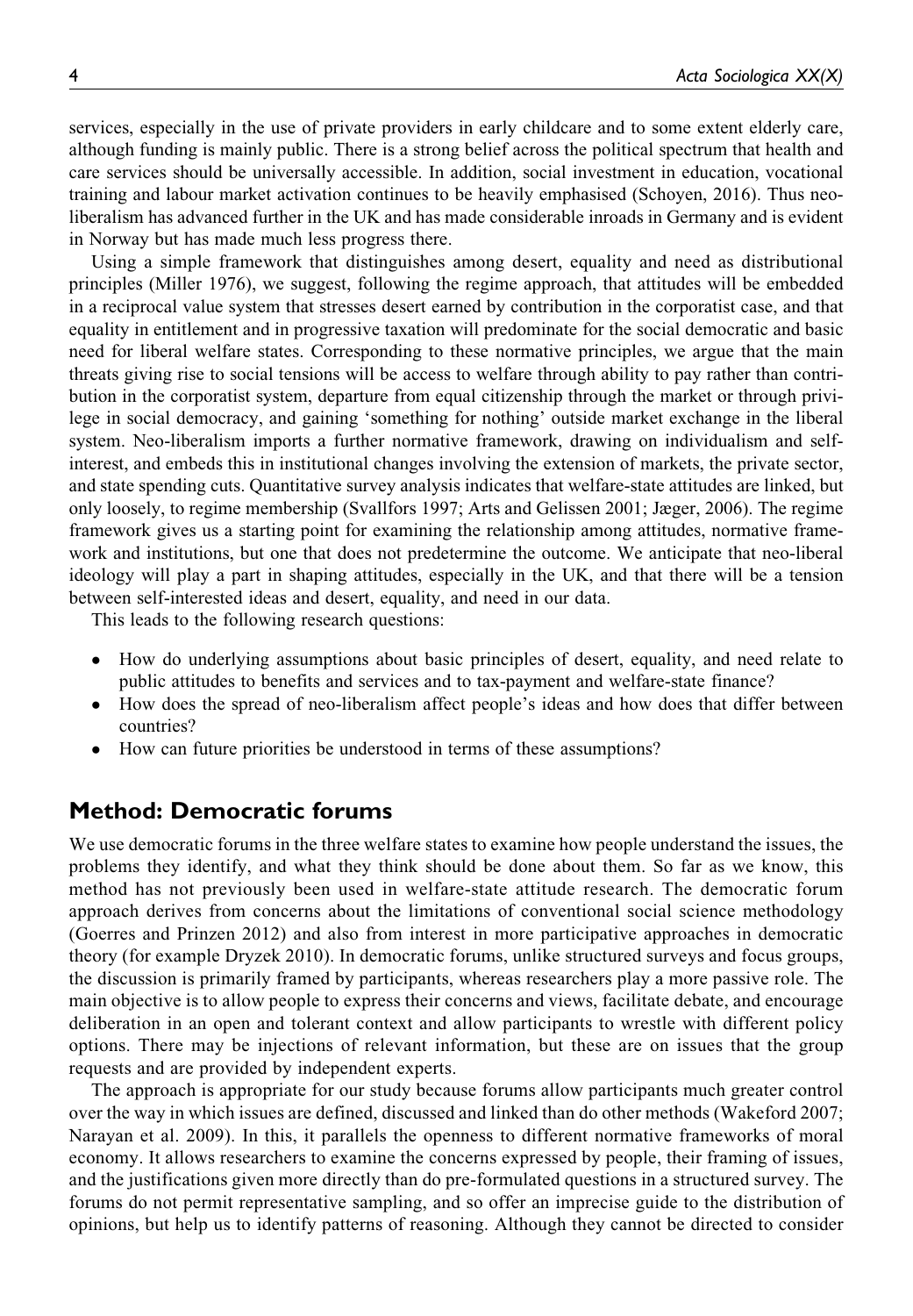specific aspects of an issue according to a researcher's system of priorities, they show how members of the public frame their opinions and link beliefs and values within groups that are large enough to include many of the political cleavages in the population (see Burchardt 2012 and Taylor-Gooby 2015 for more detail).

Our study is comparative and covers Germany, the UK, and Norway. In each country, we asked between 34 and 36 democratic forum participants to discuss the likely future development of the welfare state during the next 25 years and the policies that should be pursued to address the issues they identified. In our forums (perhaps best thought of as 'mini-publics' – Grönlund et al. 2014), we ensured that equal numbers of women and men, older and younger and higher- and lower-income people were included, and also a balance of ethnic minority and employed, self-employed, and unemployed people. We employed different research agencies (IPSOS-Mori in Germany, TNS in Norway, and the UK) to carry out recruitment and conduct the forums but attended as observers. The specifications for the forums (recruitment, setting, and so on) were largely standardized across all three cases. Participants were paid for attendance (100 Euros for day 1 and 180 Euros for day 2 in Germany, NOK 7000 for each day in Norway, and £75 in the UK). The fieldwork took place in September and October 2015 (in the UK crucially before the additional politicisation of immigration surrounding the Brexit vote).

The democratic forums consisted of a mix of plenary sessions and smaller group discussions (to facilitate participation) and extended over 2 days, with a 2-week break in between. On the first day the topic for discussion was defined in the opening plenary session: 'the main objective of this two-day forum is to discuss the priorities of the [country's] government in terms of benefits and services in 25 years' time, i.e. in 2040'. In the final session, participants were asked to generate a list of bullet points for a report to government on priorities for benefits and services in 2040. The requirement for the group to arrive at specific priorities was included to give participants a point to the discussion and promote engagement and movement towards positions on which people agreed. The participants determined the content of the report. Thus the final plenary was the stage of discussion at which a degree of consensus was reached or at which disagreements were made explicit.

All discussions were audio- and video-recorded and observers were present throughout. The sessions were transcribed and coded with a unified coding-system developed through repeated reading from the distribution and contribution principles we initially associated with the different regimes. The research generated a large volume of material in the 90 hours of discussion (four one-and-a-half hour plenaries and 12 two-hour break-out groups over two days) in each of three countries. We used NVivo to structure and organize the material and employed framework analysis (Ritchie et al. 2003). This is an iterative process of identifying the main attitudinal themes in relation to each topic and then examining their relationship in the discussion.

In the analysis we paid particular attention to data from the final plenary, because this is where participants summed up the outcome of their two days of discussion and moved towards consensus. Our analysis also draws on the minority views expressed in the group discussions and on disagreements within them. This approach enables us to focus on the participants' common understandings of how society works and their beliefs about the future after they had the opportunity to discuss and arrive at shared priorities.

#### The issues addressed in the research

In the opening plenary, the participants were asked to select five issues they perceived as the major challenges for the future of the welfare state, which would be further discussed in the breakout groups during the two days. After some deliberation participants in all three countries identified inequality (especially in the labour market), inter-generational issues (especially pensions), and immigration as major issues. In addition, participants mentioned the cost and finance of the welfare state and education. The participants were given the opportunity to request information, which we provided between days 1 and 2 using government statistics as a neutral source. This covered demographic trends, inequality,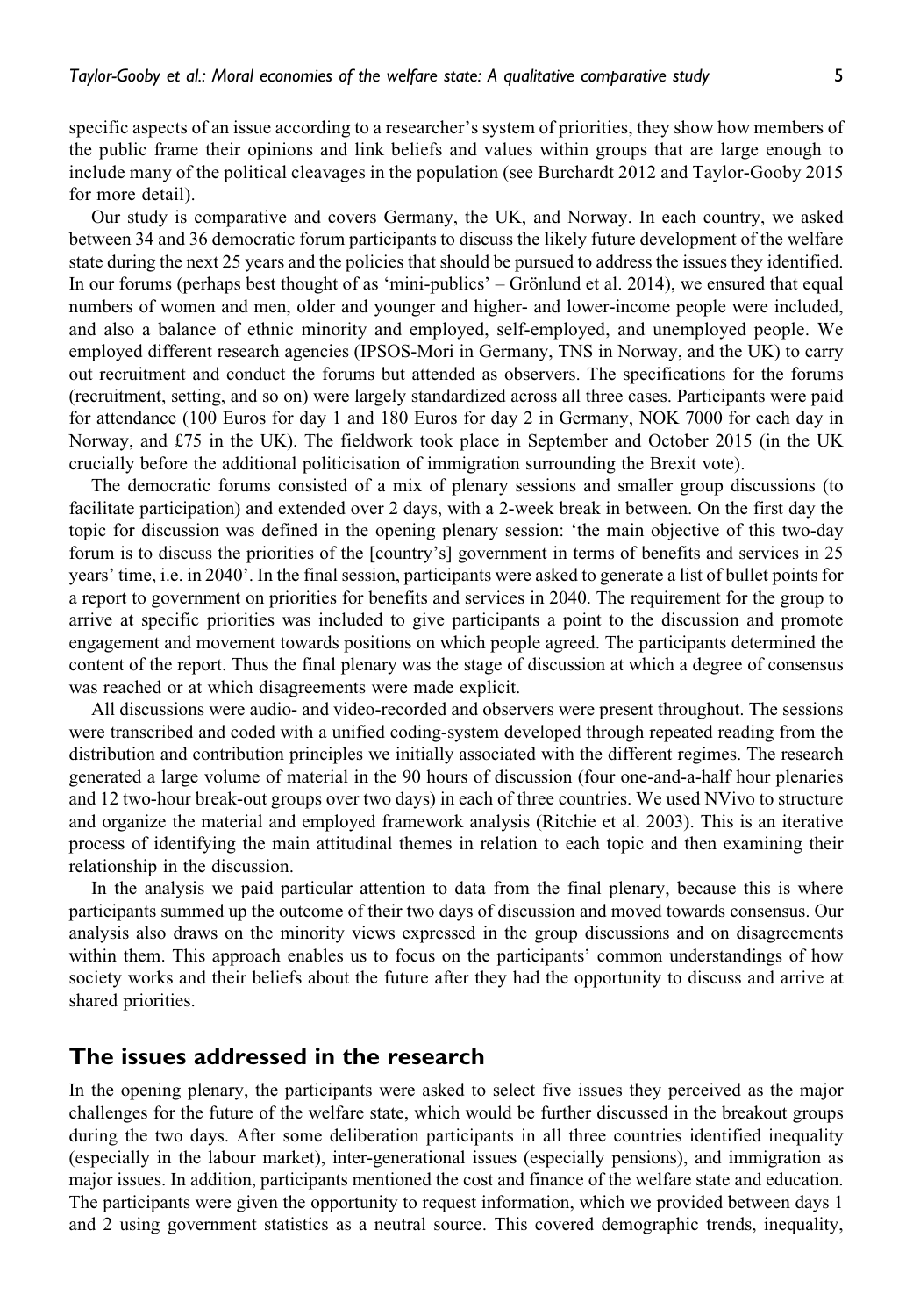immigration, welfare-state income and spending, and education and employment patterns. At the end of the second day we asked each of the break-out groups to present policy priorities for discussion at a final plenary session.

The priorities chosen in the different countries and the reasons given for them cast light on two kinds of issues: how people see their own society; the way in which it is developing and the problems that exist now or are likely to emerge; and also what they think should be done to address them. Underlying these priorities and their justification is the normative system that constitutes people's moral economy. We chose two areas in which public discussion is most vigorous – inequality and work, and immigration – for more detailed analysis. These are areas in which regime principles might be expected to generate different normative judgements on policy, but in which neo-liberal discourse implies a common movement towards acceptance of inequality and the work-ethic and also of open labour markets.

These areas are foci of expert and public debate. Many writers (for example Pierson 2001; Palier 2010) argue that most western welfare states face pressures in both inequality and work, and immigration, although Norway with its substantial oil revenues has been better able to address demands. Pressures in the world of work as a result of new technology, more intense international competition, and the decline of trade-union power is leading both to dualisation (especially in Germany (Emmenegger et al. 2012)) and moves to enhance flexibility (most notably in the UK, with sharp cut-backs in union rights, rapid growth of precarious employment, and a general weakening of state regulation of the labour market (Jessop 2002; Crouch and Streeck 2013, Ch. 1)). This is associated with growing income inequality, most marked in the UK (WID 2017). All three countries have experienced high immigration in recent years, especially Germany (OECD 2016a, 2016b). Inequality, compounded by austerity cutbacks (Farnsworth and Irving 2011), has been at the centre of public debate in Germany (Kuhn 2013) and in the UK, where there is a distinctive focus on income gaps between benefit claimers and workers rather than rich and poor (Larsen 2016). Anti-immigration politics is relevant in all three countries, perhaps most strongly in Germany (especially because of the decision to admit more than a million Middle Eastern refugees and asylum-seekers in 2015) with the rise of the 'Alternative for Germany' party. It is fuelled in the UK by repeated government pledges to reduce the annual rate from the 'hundreds to the tens of thousands' (Conservative Manifesto 2015) and contributed to the Brexit vote in 2016. In Norway, the populist right Progress Party, which advocates tougher migration controls, entered government in 2013.

We now move on to examine how participants in our democratic forums discussed these issues, focusing on the moral economy frameworks that inform discussions and on their influence on ideas about future priorities, following the research questions.

#### Findings

The area of clearest agreement across all three countries concerns work and inequality, identified as a major issue, particularly for young people. The most widely favoured policy response involves social investment, including training, education and childcare, to expand the workforce and improve its quality. It is noteworthy that German and Norwegian discussion of immigration focuses primarily on state-led integration whereas that in the UK centres on regulation and exclusion.

#### *Inequality and work*

In all the countries, democratic forum participants recognise problems in four areas: inequality at both top and bottom end; unfair treatment of some of the workers; lack of opportunity, especially at the bottom; and difficulties in regulating and taxing multi-national companies. The distinctive national features are that the Germany discourse includes greater normative emphasis on the dignity of work and concerns about an expanding low-income sector with more 'working poor': work should be rewarded appropriately. Norwegian comments also reflect this theme, but include repeated concerns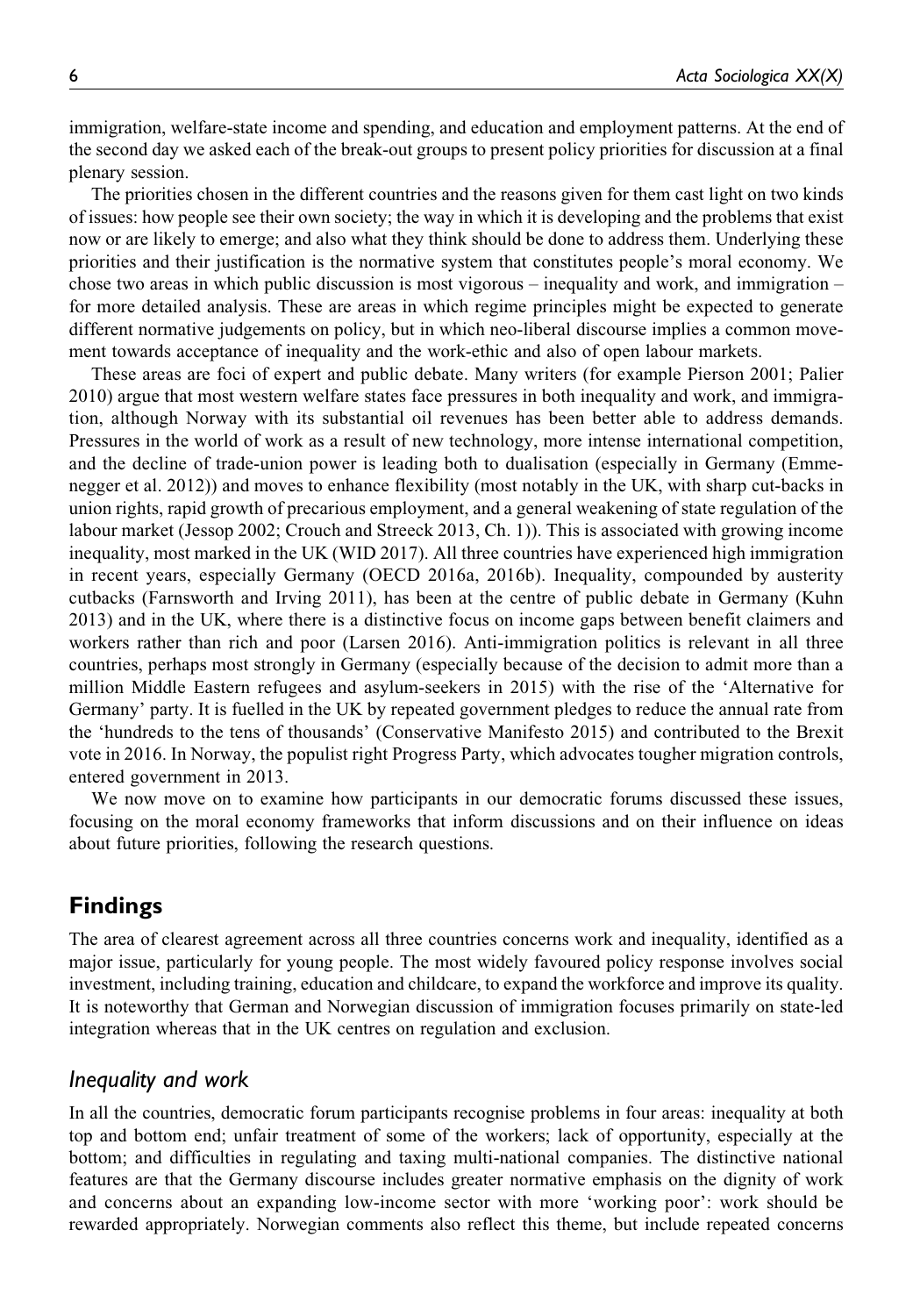about equality and weakly regulated multi-national companies. In the UK, there is a strong normative concern with individual responsibility and a framing of unemployed people and immigrants as threats (the former because, as participants understood it, over-generous unemployment benefits undermine willingness to work; the latter because they either compete for jobs or live off state benefits). UK participants appear to have little awareness of the exceptional inequality in their country.

The stress on the value and dignity of work and the importance of reward according to reciprocity was evident in Germany. This statement from the spokeswoman for a discussion group in the final plenary attracted widespread agreement: 'Our goal with regard to work and occupation was that work should always be worth it and achievement must also be worth it.'

During the group discussions, people expressed their dissatisfaction with recent developments at the labour market. Though people appreciated lower unemployment, they were concerned with questions of justice and precarity:

[...]the state should make sure everyone can live from the work they do...getting rid of these chain contracts or limited time contracts (man, self-employed, 55); minimum wage or equal pay for equal work ... women receive significantly less pay for the same work (man, higher income, 24).

[...] the main problem is that there are people who work 40 hours a week and whose work is not really appreciated or rewarded (man, self-employed, 55)

There were also more general concerns about inequality. People complained about the growing rift between rich and poor:

For those who earn very little, they see it as unfair, and for those with a lot of money ... ' (man, low-income, 48).

'They also think it's unfair.' [laughter] (woman, high income, 24)

There was also a sense that globalisation and technological change disproportionally benefit higher status groups. However, a number of participants opposed higher taxes on wealth, as opposed to top-end incomes, and this policy did not command agreement at the final plenary. In contrast, there was strong support across the break-out groups for so-called social investment policies.

[...] I'd say it begins with education, so that's most important. Qualification through education (man, higher income, 30)

'Fair/equal educational opportunities' was in fact the only proposal to command immediate and universal assent in the final plenary.

The inequality of educational opportunities is seen as a problem across all groups, and people expect the state to provide for good education for all.

In Norway, discussions about work and inequality focused on progressive taxation of the rich and lifting the wages of those at the bottom-end of the income distribution to reduce inequalities, and on social investment:

[...] my solution is the tax model to take away the high tops (woman, retired, 71)

[...] the low-paid should [...] have a wage increase if possible (woman, middle income, 39)

Education  $[\dots]$  leads to jobs  $[\dots]$  and perhaps less inequalities  $[\dots]$  it will even things out wage-wise (woman, higher income, 45)

We had many discussions, but what we all agreed on was that education is the cornerstone for future (man, high-income, 30; reporting group discussions at the final plenary)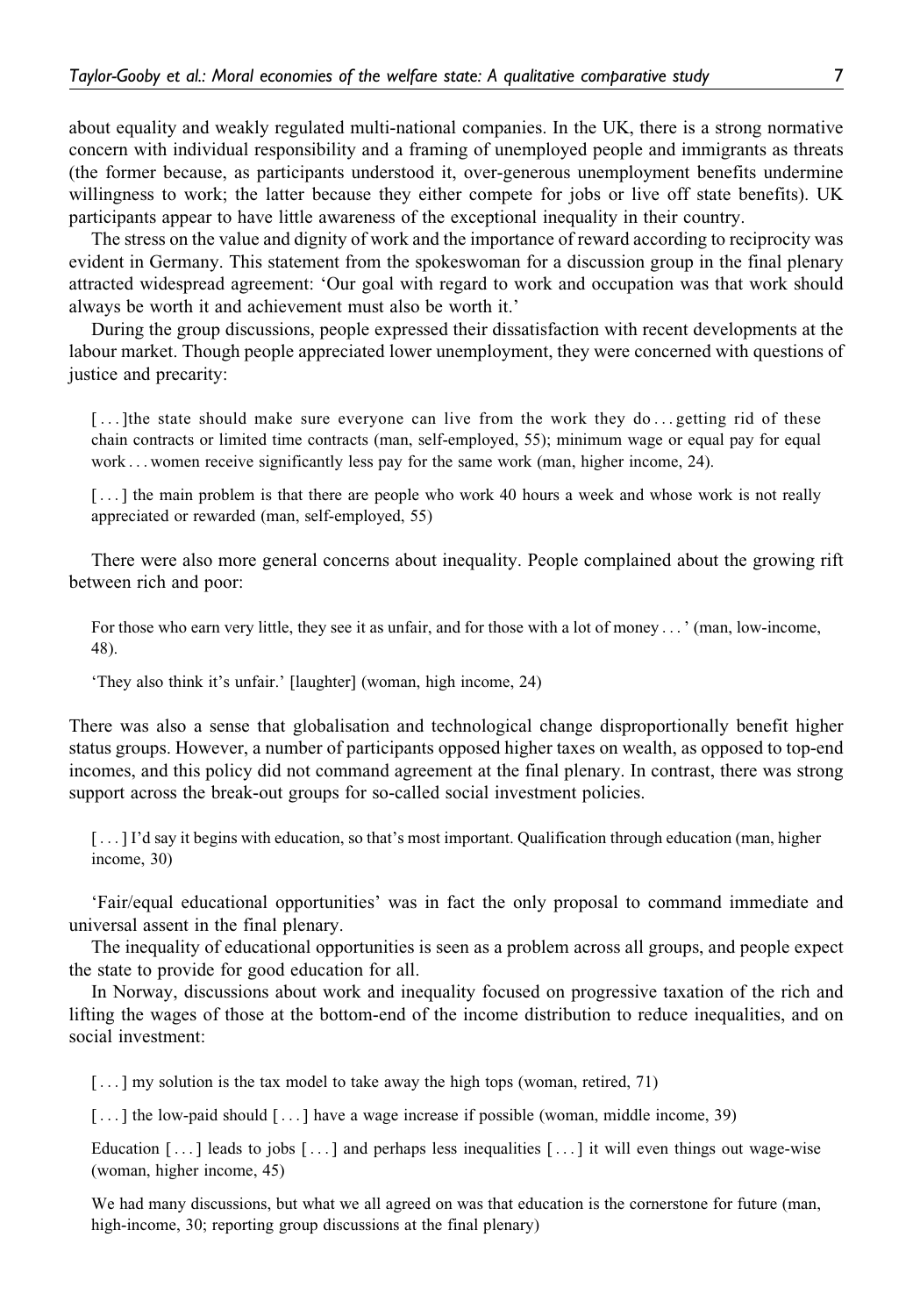There is also recognition (as in Germany) that how someone's work is treated shows how society values that person and their contribution: as one respondent put it: *'work and pay is a measure of value to society'*.

A minority of participants in the group discussions opposed progressive taxation because they wished to '*incentivize entrepreneurship*' (woman, middle income, 44) and '*because the motive power for innovation is inequality*' (man, middle income, 42), but these arguments for inequalities were not shared and not supported in the final plenary.

The striking feature of the UK forums was the way in which, although issues of opportunity and equality emerged, the discussion tended to be dominated by unemployment and immigration and the importance of individual responsibility in line with liberal market principles (plenary statements):

[ ... It is] not the responsibility of government, but the responsibility of the individual themselves [ ... to] get off their backsides and do something ...(woman, low income, 26)

Instead of just getting jobseekers allowance, they should ... work for their jobseekers (woman, housewife, 33)

 $[\dots]$  Reduce immigration  $[\dots]$  there will be more jobs to go 'round (man, high income, 50)

Conversely, some people saw immigrants as more likely to be a burden through unwillingness to work rather than as effective competitors for jobs:

[... There are] a lot more people out of work because ... foreign people coming in ... they're gonna go straight on the dole (woman, unemployed, 49).

Inequalities were entirely acceptable, justified by the market:

Yes, but I don't have a problem if somebody is going to work and they are earning the money and the company they're working for is prepared to pay them an extortionate amount of money, okay ... why shouldn't they take that home? (woman, low income, 40);

But why then should they be paying a monstrous amount of tax? (man, higher income 43);

Exactly! It's their money (woman, low income, 40)

Overall the stress was on individual responsibility and work:

[...] people in work should always be on 25 per cent more than people on benefits (woman, low income, 39).

I've worked my way up ... people who sit on their butts don't want to educate themselves (man, low income, retired);

Hear, hear. (woman, low income 45);

... and moan about the people who are getting richer (man, low income, retired).

This approach seems to be linked to a different way of thinking about work and inequality from that in Germany and Norway. As one participant in the final plenary summed it up to widespread agreement:

The divide isn't between the rich and the poor. ... the divide is between the working class and the benefits people. That's where the divide is (woman, 45–54, low income);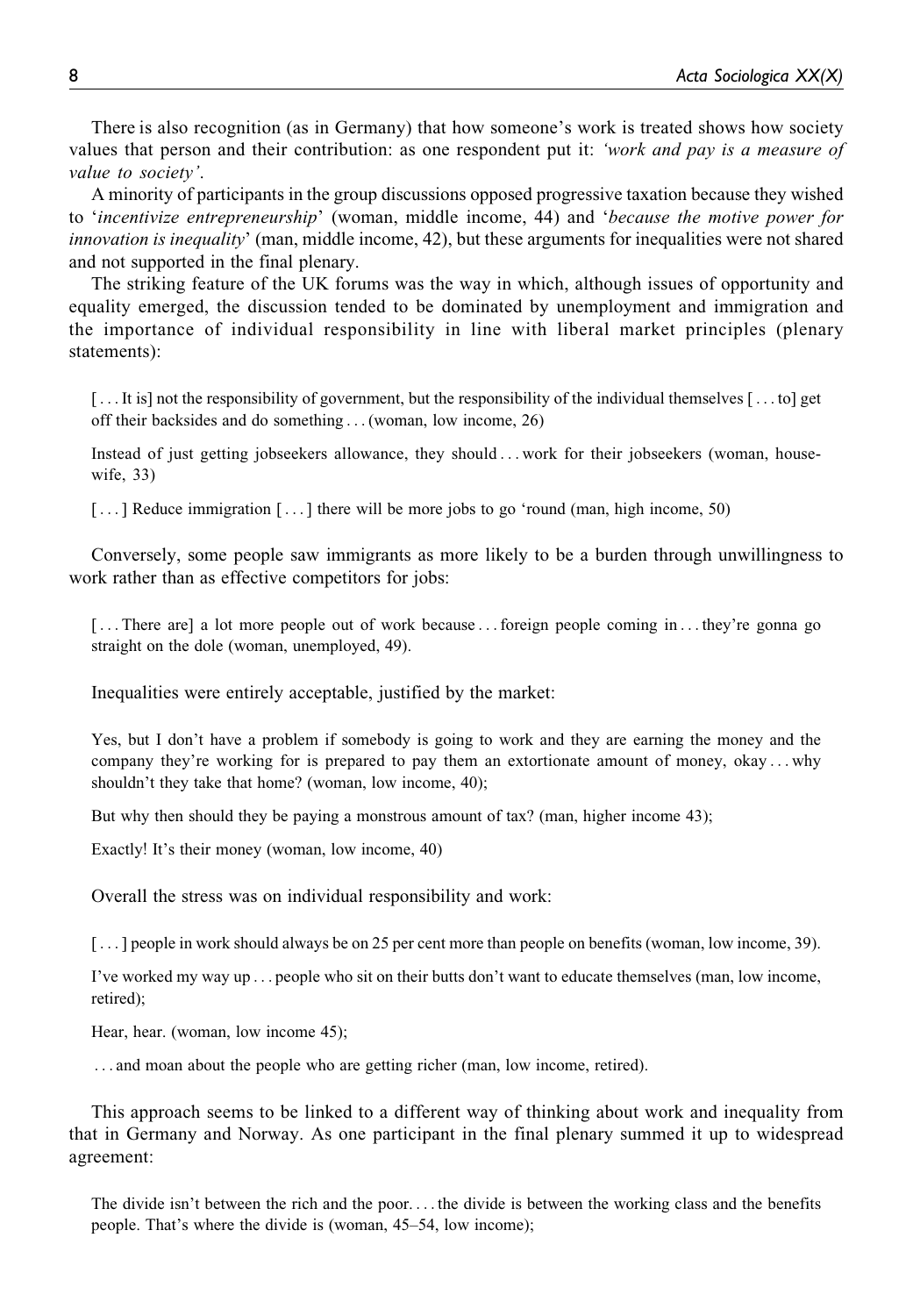This view was not limited to those on low incomes:

It's literally ... there's going to be a war soon among us in this country ... . I'm going out there working hard and someone is just sitting there, not doing anything, earning more than what I'm earning in my wages...(man, 45–54, higher income)

Nonetheless, there was widespread recognition of inequality, as shown by these comments from the opening plenary (speakers not identified):

... increasing daily I think, from what I see;

... the rich [are] getting richer and the poor [are] getting poorer;

... if you look at the gap [between rich and poor], the gap is huge

In the UK, most participants saw the fact that the incomes of claimants (they believed) were close to those of workers as more unfair than the rich/poor gap.

Some participants also voiced strong concerns about the lack of labour market opportunities for those prepared to work. This view gained ground through the two days. In the final plenary, the spokesperson for one discussion group argued, to general agreement, for:

More apprenticeships and education - applied qualifications (man, middle income, 36)

Another spokesperson pointed out that such social investment can contribute to economic progress as well as individual success:

So that's where our idea of... having more government funding and tax incentives to provide that apprenticeship so more higher skilled workers... . one of the big issues with unemployment at the minute is, to get a job a lot of companies require experience, if you haven't got that experience then you can't get employed and you don't gain skills...(man high income, 49)

Thus the basic concerns were about individual responsibility to provide for oneself without using state benefits, with strong attacks on benefit scroungers and a fear that immigrants would displace natives who wished to work. People also saw an interventionist role for the state in preparing schoolleavers for employment.

Although there are clear national differences in the conceptual frameworks surrounding work and inequality (that work as a social value should be respected in Germany, that there should be greater equality in Norway, and the primacy of the work-ethic in the UK), there are also commonalities in concern about inequality, about poor conditions of work for some groups and about footloose multinational companies. Social investment through training and education is also endorsed by almost all participants across the countries, but for rather different reasons, stressing qualifications and contribution in Germany, equality and social mobility in Norway, and individual opportunity in the UK. Again, overall patterns fit normative frameworks loosely linked to regime type rather than the pressures identified earlier, which might direct attention more to inequality and precarity in the UK. The emergence of a less secure group of low-paid workers in Germany may be reflected in the emphasis on the importance of valuing work as a contribution to society.

#### *Immigration*

There are major differences in the responses of participants in the different countries to immigration, with the least welcoming being the UK. Participants in all three countries distinguished refugees from economic migrants, and believed that the former group should be welcomed. Participants in Germany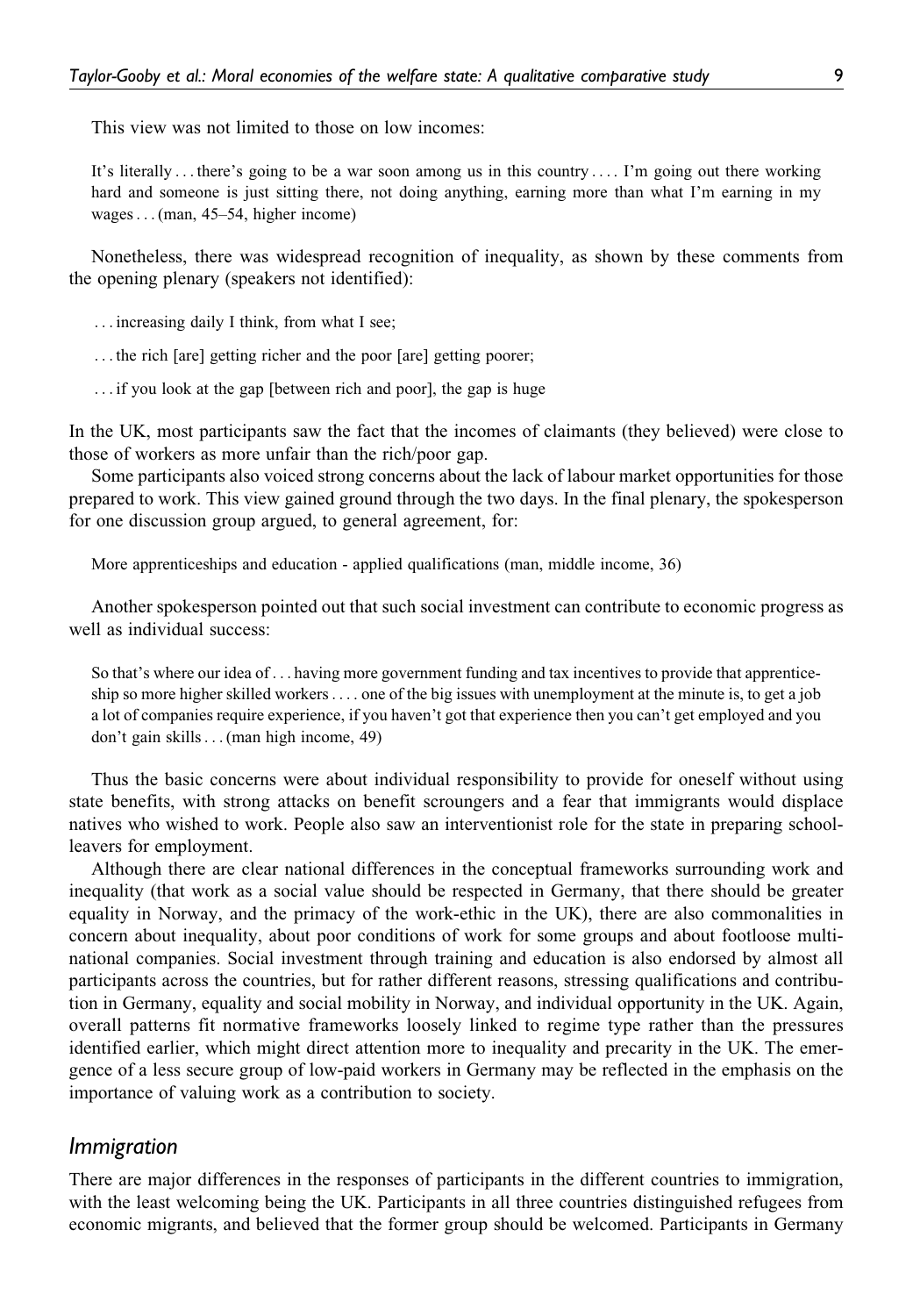valued humanitarian immigration (refugees, asylum seekers), but also stressed integration through work, language-training and education. In Norway, the debate centred on integration. In the UK, the main themes were entry restrictions and the curtailing of the rights of immigrants once they had entered.

In Germany, although a large majority sees (humanitarian) immigration as acceptable, a number of participants expressed concerns. On the one hand, some people were sceptical whether integration can be achieved, given the lack of skills of many immigrants, language problems and cultural differences; on the other, some lower-class people in particular were concerned about the pressure on jobs:

[T]here's no work for Germans anyway[,] so how are we supposed to have job positions for these people? it will all fall apart (man, lower income, 70)

However, most participants emphasized the importance of integration through language, training and work, and this dominated the final plenary. People saw the government as responsible for providing better means for successful integration and invoked the norm of reciprocity in regard to migrants who are required to behave according to the rules and support themselves. A number of middle-class participants pointed at potential integration problems and repercussions on the native population, but saw these as mainly affecting lower classes.

A similar discussion was pursued in Norway, with greater emphasis on '*quicker integration'* (woman, middle income, 53) and a recognition of the value of immigration '*because we need manpower*' (man, higher income, 31, with approving responses). A number of those involved anticipated that immigration would rise even further in the future. Several participants criticised the barriers to immigration as evidence of racism in break-out groups:

In Norway we are a bunch of bloody racists, excuse me for saying (woman, higher income, 44)

Concerns about immigrants becoming a burden on welfare were raised in one break-out group:

Many people don't take jobs because the social benefits are so good that there is no need to work (woman, retired,  $65+)$ 

These concerns were only voiced by a small minority and did not figure in the final plenary. Some participants also referred to the individual responsibility of immigrants to learn the language and make efforts to integrate themselves. The final plenary focused on measures to improve integration.

... important to integrate everyone regardless. For example, through language teaching, working life, Norwegian culture (woman, mid-income, 26)

UK attitudes were coloured by negative perceptions of immigration – that immigration is a threat to the employment of nationals (see earlier), is a burden on benefits and brings in new competitors for housing and other resources:

The amount of unemployment is going to increase [ ...] you've more unskilled, unemployable people coming in (woman, housewife, 33)

Why should someone who comes here get cash immediately? (man, middle income, 29)

Immigration was seen as a major source of social tension:

There's going to be a lot more people coming in, and there's going to be a lot more people getting annoyed ... there's going to be a lot more riots... a lot more trouble and conflict (woman, full-time education, 24)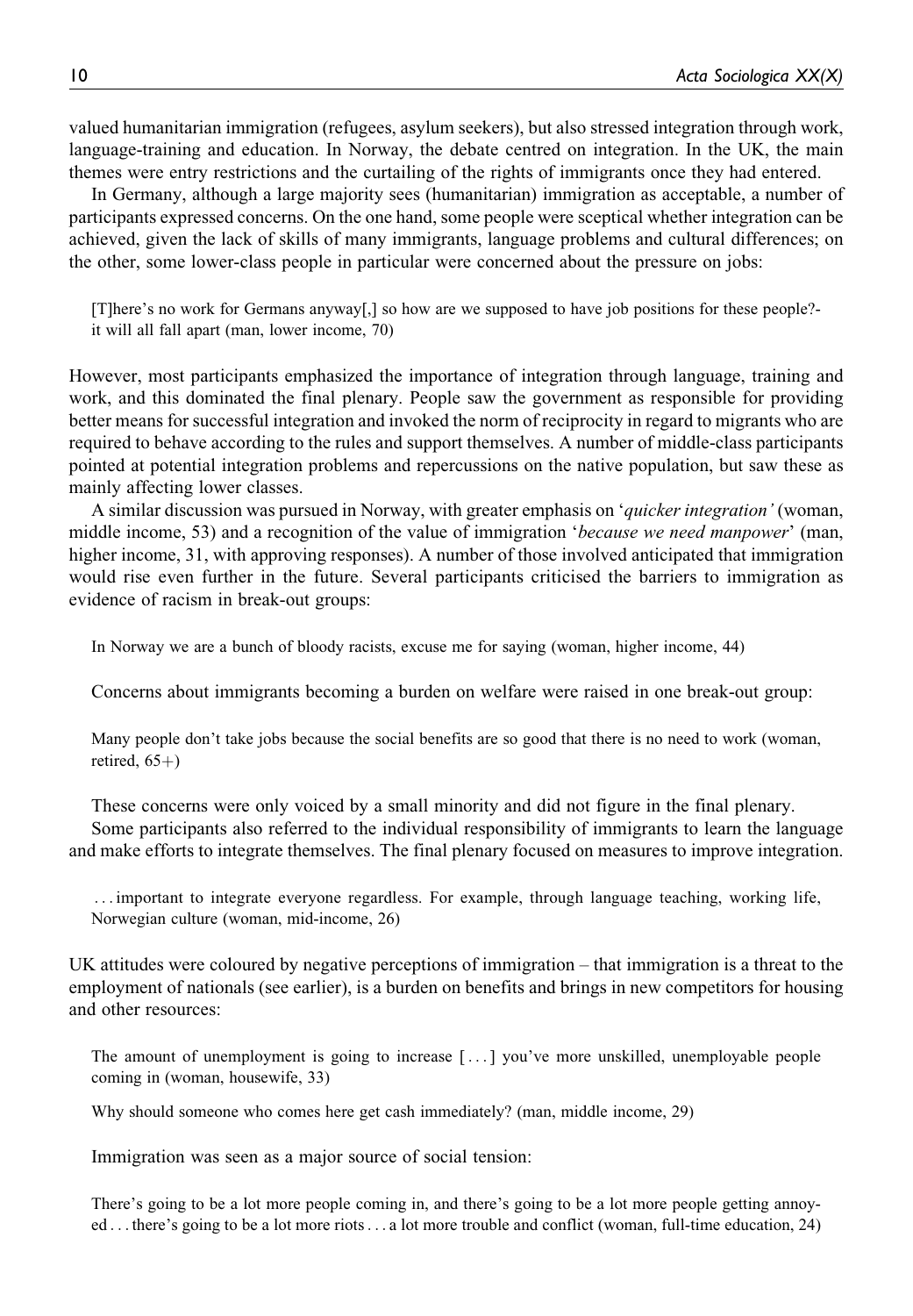A final plenary spokesperson summed up the feeling to general approval:

Obviously, if we keep going on as we are now, there'll be a lack of housing and space to house people. [ ...I]t puts a strain on the NHS. [ ... W]e're not the Promised Land, you know (woman, retired, 68);

You allow immigration more and more and more, the Government have to spend more money on benefits for them instead of putting the money into education and social care and other kind of stuff (man, lower income, 32)

There was almost unanimous agreement on bullet points for the UK report for a low-immigration cap, a strict points system, and restrictions on access to benefits and social provision.

In Germany and Norway, the debate tends in practice to focus on integration following high rates of immigration, argued for in terms of reciprocity, through work contribution in Germany and through equal treatment and concern for racist discrimination (although this is in fact relatively low) in Norway. Relatively few people express anti-immigrant sentiments. There is also recognition of the value of immigrant workers and their potentially growing importance as a partial solution to the imbalance of population ageing. In the UK, the dominant theme is disquiet, and immigrants are seen primarily as threatening the interests of nationals although there is some recognition of the needs of refugees and sympathy for them. Immigrants are seen both as a burden on the benefit system (although their benefit rights are in fact already restricted, apart from European Union citizens in work) and as undercutting nationals in the labour market. A strong work commitment might fit the ethic of individual responsibility, but support for anti-immigrant sentiment appears to cut across the liberal ideology of the free market in labour. Attitudes in this area follow the anticipated national normative patterns but go beyond them, most notably in the UK.

#### Discussion and conclusions

We draw together the material from the forums in relation to our research questions about how underlying principles of desert, equality and needs and of self-interest can be understood in terms of moral economy, how this relates to priorities, and how the countries depart from ideal types and are influenced by neo-liberalism.

In some areas, the views expressed by the majority of the participants in each country, which form the basis for the consensus agreed in the final plenary, clearly rest on the desert, equality and needs framework associated with the various regimes. The neo-liberal values associated with inequality and market exchange also figure, but in practice gain little support in the way our participants understood social policy.

Although the trend towards greater inequality is recognised in all three countries, approaches differ. German forum members mostly argue that current inequalities damage the principle of appropriate reward for work and wish to see greater reciprocity in the relationship between wages and contribution. In Norway, the predominant suggestion is for higher progressive taxation and higher wages for low earners. The view that inequality provides incentives for greater effort is restricted to a small minority. The UK differs. Although participants are certainly aware of growing income inequality, their focus is much more on moral divisions between responsible workers and workshy benefit claimers. The outcome is a determination to counter these threats by imposing strict conditions on claimers, moving towards workfare, and by strict immigration controls. Thus, the neo-liberal values of inequality and individual responsibility do not seem to be heavily endorsed except in the more liberal-leaning UK.

In relation to immigration, German participants recognise the need for demographic rebalancing, although there are some minority concerns about competition for jobs and about cultural differences and tensions. The strongest view is that immigrants should be integrated through education, training and access to work so that they may contribute like other citizens. In Norway, integration is the leading theme and there are real concerns about inequality and discrimination. The UK again differs. Immigrants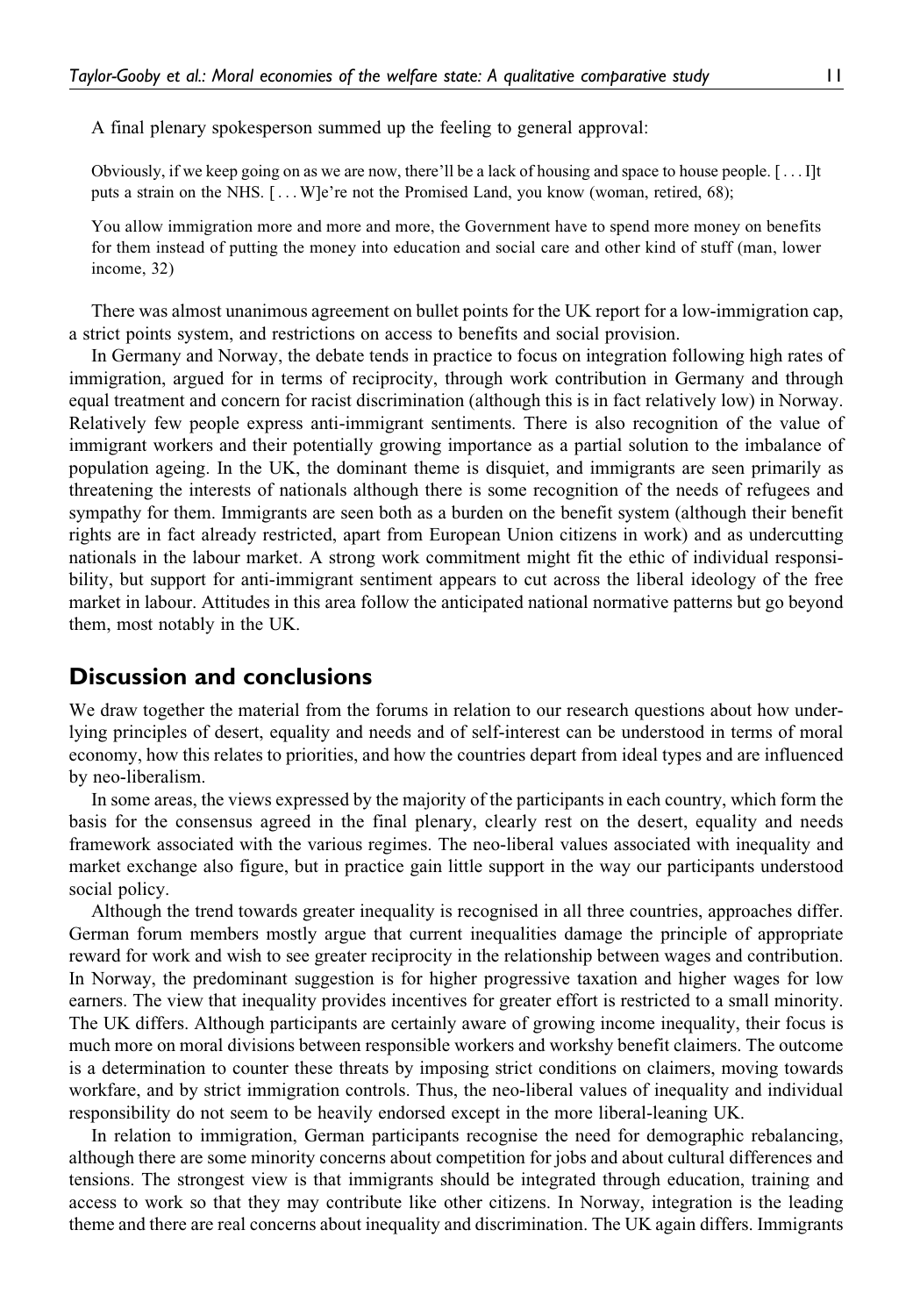are seen as both a burden on the economy and as hard-working competitors, ousting nationals from their jobs. Both views lead to strong demands to cut immigration to protect nationals.

These attitudes fit the moral economies posited above reasonably well. They also indicate that the shift toward neo-liberalism in political ideology and policy remains a top-down project and has not achieved substantial changes in popular attitudes except in the UK. German attitudes are underpinned by a normative system that stresses desert and reciprocity as the basis for contribution and entitlement although unpaid work (for example much of child and elder care) is not respected as earning desert. In Norway, equality is central to the debate. The UK is an outlier in this area as in much else, and follows the liberal market ideals of individual responsibility and limited state intervention focused strictly on need.

Attitudes depart from this framework in three ways.

First, a number of issues are recognised across all three states, in some cases calling for similar solutions and in others, for different ones. The growth in income inequality and precarity at the bottom, difficulties in controlling multi-national companies, demographic ageing, and the recent rise in immigration are all discussed. The first three items (income inequality, multi-national companies, and ageing of the population) suggest an awareness of the international context of neo-liberal policy-making. However many participants, especially in the UK, are ill-informed about the details of these developments and are misled by national media (see Larsen 2016). Participants in all three countries support greater restrictions on multi-national companies, cutting against the UK's market-centred logic. Similarly UK attitudes to immigration do not follow a market pattern, which would suggest an open labour market. It is a particular interpretation of the self-interest of nationals, especially those with lower skills, that leads people to wish to exclude immigrants.

Secondly, and following from this, the prioritisation of worker/benefit claimer divisions and immigration issues in the UK is unusual. In relation to the former, the cleavage between workers and workshy claimers rather than rich and poor leads to a focus on workfare. This fits the individual responsibility aspect of a liberal market approach, with only the harshest need recognised for state assistance and limits to state intervention, but does not include any recognition that benefit claimers might be claiming because appropriate jobs are simply unavailable, or that dependants are penalised by such cuts, or that wage support might be more effective than benefit cuts in maintaining a worker/claimant differential while tackling poverty. It also explains why relatively high levels of inequality are tolerated by most people. It follows the neo-liberal emphasis on inequality and on the market as determining rewards. The work-ethic informs policy ideas in Germany and Norway but is nuanced by values of reciprocity and equality and social cohesion.

And for immigration, the UK idea that immigrants are simultaneous burdens on the welfare state and competitors for jobs raises unacknowledged issues of contradiction. There is little discussion of immigrants' economic contribution. Finally, the determination by the majority to restrict immigration stringently seems at variance with the valuing of market freedom, which should respect the work commitment seen as characteristic of many immigrants. Immigrants are seen primarily as a threat to the self-interest of denizens, not as potential workers to be integrated.

Thirdly, ideas about what might be called state capability are also important. Whether or not government is seen as capable of implementing the necessary policies is relevant to policy priorities and judgements. The view that the UK government would be unable to provide worthwhile state pensions or even a National Health Service in a quarter-century, expressed by some UK participants to general assent, contrasts with the approach of the German and Norwegian groups. Although problems are recognised in these countries, the general consensus is that they can be tackled if appropriate measures are implemented. From one perspective, pessimism about state sustainability fits a neo-liberal free market/small state logic, but it conflicts with ideas about the potential effectiveness of government in relation to other challenges, such as immigration and benefit restrictions. However, most UK participants seem to see the unsustainability of the welfare state as to do with bad management, as more or less inevitable, and as regrettable, rather than as the freedom envisaged by neo-liberals like Friedman (1962).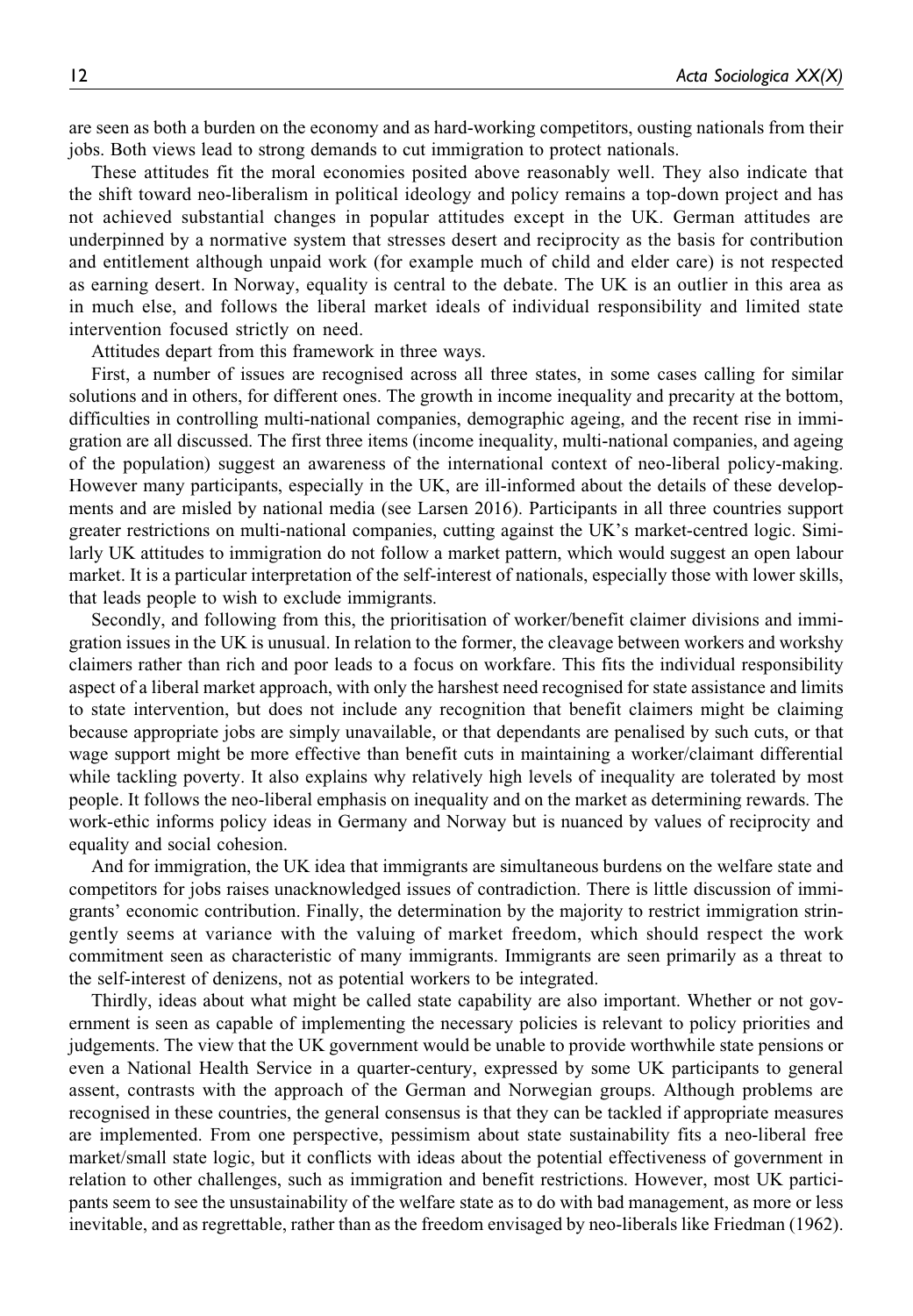Taken together, these points lead to four main conclusions.

Firstly, the democratic forum approach is an effective means of exploring welfare-state attitudes in Europe. Although the work produces findings that could be generated in different ways, it does bring out emphases in attitudes and allows researchers to examine attitude formations that might not be predicted by theory and hence investigated in pre-structured surveys.

Secondly, the pattern of attitudes fits loosely with the regime approach that is extensively used in welfare-state research. It also points to some of the ways in which the attitudes expressed differ from the regime ideal type as delineated above. Most participants respond to the expansion of neo-liberal approaches in European countries by emphasising the contrary values of desert and equality, whereas it is only in the UK that individual responsibility and inequality predominate. The drive towards neoliberalism in policy ideas is not generally reflected in attitudes.

Thirdly, the work brings out the cultural differences between the UK and the other countries examined: liberal individualist ideology dominates to the extent that the benefit claimer/nonclaimer distinction is seen as of greater moral importance than the rich/poor division (helping to explain why exceptional levels of inequality are tolerated). Shifts towards privatisation and meanstesting across central areas of state welfare are accepted. The recent moves towards greater neoliberalism are accepted.

Fourthly, the issue of state capability emerges onto the agenda. Most discussion of attitudes to the state simply assumes that governments are and will be able to manage the challenges that face them. The real issue is whether they can mobilise political support for their policies. In the UK, many people seem to believe that it is simply impossible for government to maintain pensions and health care at any decent level.

#### Funding

The author(s) disclosed receipt of the following financial support for the research, authorship, and/or publication of this article: We are grateful to NORFACE for funding this project under grant no 462-14-050.

#### ORCID iD

Peter Taylor-Gooby D<http://orcid.org/0000-0002-4825-1250>

#### References

- Andersen JG, Schoyen MA and Hvinden B (2017) Changing Scandinavian welfare states. In: Taylor-Gooby P, Leruth B and Chung H (eds) *After Austerity*. Oxford: Oxford University Press.
- Arts W and Gelissen J (2001) Welfare states, solidarity and justice principles. *Acta Sociologica* 44(4): 283–299.
- Blekesaune M and Quadagno J (2003) Public attitudes towards social policies. *European Sociological Review* 19(5): 415–427.
- Blyth M (2013) *Austerity: The History of a Dangerous Idea*. Oxford: Oxford University Press.
- Booth W (1994) On the idea of moral economy. *American Political Science Review* 88(3): 653–667.
- Bowles S (2016) *The Moral Economy*. New Haven: Yale University Press.
- Conservative Manifesto (2015) Available at: [https://www.theguardian.com/politics/2015/apr/14/conser](https://www.theguardian.com/politics/2015/apr/14/conservatives-election-manifesto-2015-the-key-points) [vatives-election-manifesto-2015-the-key-points](https://www.theguardian.com/politics/2015/apr/14/conservatives-election-manifesto-2015-the-key-points) (accessed 26 September 2017).

Crouch C (2011) *The Strange Non-Death of Neo-Liberalism*. Cambridge: Cambridge University Press.

- Crouch C and Streeck W (eds, 2013) *Political Economy of Modern Capitalism Mapping Convergence and Diversity*. London: Sage Publications.
- Dryzek J (2010) *Foundations and Frontiers of Deliberative Governance*. Oxford: Oxford University Press.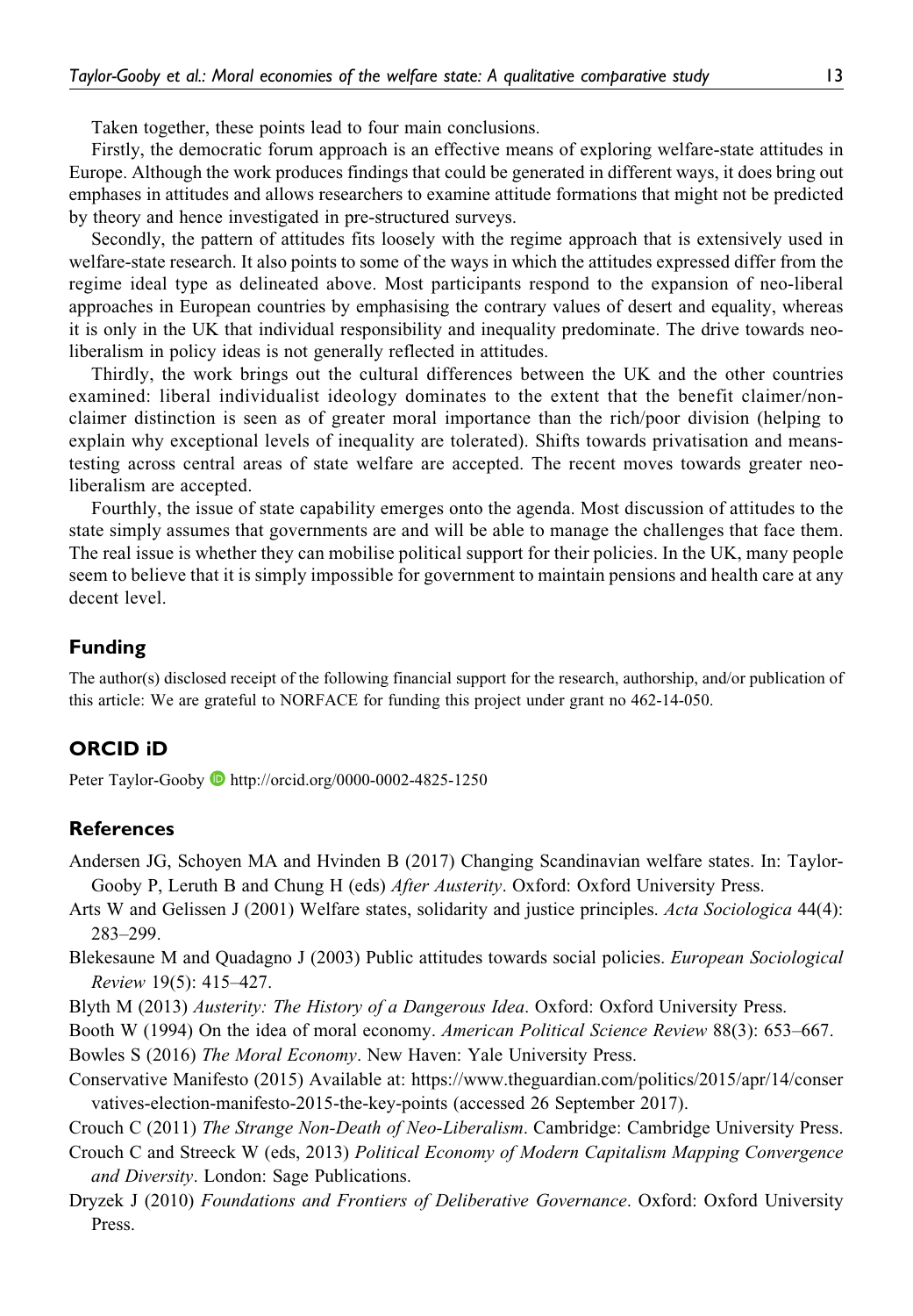- Eichhorst W and Marx P (2011) Reforming German labour market institutions. *Journal of European Social Policy* 21(1): 73–87.
- Emmenegger P, Hausermann S, Palier B, et al. (2012) *The Age of Dualisation*. Oxford: Oxford University Press.

Esping-Andersen G (1990) *Three Worlds of Welfare Capitalism*. Princeton: Princeton University Press.

Farnsworth K and Irving ZM (eds, 2011) *Social Policy in Challenging Times*. Bristol: The Policy Press.

- Fong C (2001) Social preferences, self-interest, and the demand for redistribution. *Journal of Public Economics* 82(2): 225–246.
- Friedman M (1962) *Capitalism and Freedom*. Chicago: University of Chicago Press.
- Goerres A and Prinzen K (2012) Can we improve the measurement of attitudes towards the welfare state? *Social Indicators Research* 109(3): 515–534.
- Götz N (2015) Moral economy: its conceptual history and analytical prospects. *Journal of Global Ethics* 11(2): 147–162.
- Grönlund K, Bächtiger A and Setälä M (eds, 2014) *Deliberative Mini-Publics*. Colchester: ECPR Press.
- Harvey D (2007) *A Brief History of Neoliberalism*. Oxford: Oxford University Press.
- Hemerijk A (2013) *Changing Welfare States*. Oxford: Oxford University Press.
- Heuer J and Mau S (2017) Stretching the limits of solidarity: the German case. In: Taylor-Gooby P, Leruth B and Chung H (eds) *After Austerity*. Oxford: Oxford University Press.
- Hippe JM and Berge ØM (2013) Conversion period. Country Report on Norway 1990–2012 (*Ombyggingens periode. Landrapport om Norge 1990–2012)*. Fafo Report no. 2013:15. NorMod 2030. Oslo: Fafo.
- Jæger MM (2006) Welfare regimes and attitudes towards redistribution. *European Sociological Review* 22(2): 157–170.
- Jessop B (2002) *The Future of the Capitalist State*. Cambridge: Polity.
- Kuhn A (2013) Inequality perceptions, distributional norms, and redistributive preferences in East and West Germany. *German Economic Review* 14(4): 483–499.
- Larsen CA (2016) How three narratives of modernity justify economic inequality. *Acta Sociologica* 59(2): 93–111.
- Mau S (2003) *The Moral Economy of the Welfare State*. London: Routledge.
- Mau S (2015) *Inequality, Marketisation and the Majority Class*. Basingstoke: Palgrave Macmillan.
- Miller D (1976) *Social Justice*. Oxford: Clarendon Press.
- Narayan D, Pritchett L and Kapoor S (2009) *Moving Out of Poverty*. Washington, DC: World Bank.
- OECD (2016a) *OECD* Statistics Database: Income Shares S90 and S10. Available at: [http://stats.oecd.](http://stats.oecd.org/#) [org/#](http://stats.oecd.org/#) (accessed 14 April 2017).
- OECD (2016b) *OECD* Statistics Database: Involuntary Part-Time Work. Available at: [http://stats.oecd.](http://stats.oecd.org/#) [org/#](http://stats.oecd.org/#) (accessed 14 April 2017).
- Palier B (ed, 2010) *A Long Goodbye to Bismarck?* Amsterdam: Chicago University Press.
- Pierson P (ed, 2001) *The New Politics of the Welfare State*. Oxford: Oxford University Press.
- Polanyi K (1944) *The Great Transformation*. Boston: Beacon Press.
- Ritchie J, Spencer L and O'Conner W (2003) Carrying out qualitative analysis. In: Ritchie J and Lewis J (eds) *Qualitative Research Practice*. Thousand Oaks: Sage, pp. 219–262.
- Roosma F, van Oorschot W and Gelissen J (2016) The Achilles' heel of welfare state legitimacy. *Journal of European Public Policy* 23(2): 177–196.
- Rothstein B (1998) *Just Institutions Matter*. Cambridge: Cambridge University Press.
- Sachweh P (2012) The moral economy of inequality. *Socio-Economic Review* 10(3): 419–445.
- Sayer A (2000) Moral economy and political economy. *Studies in Political Economy* 61(1): 79–103.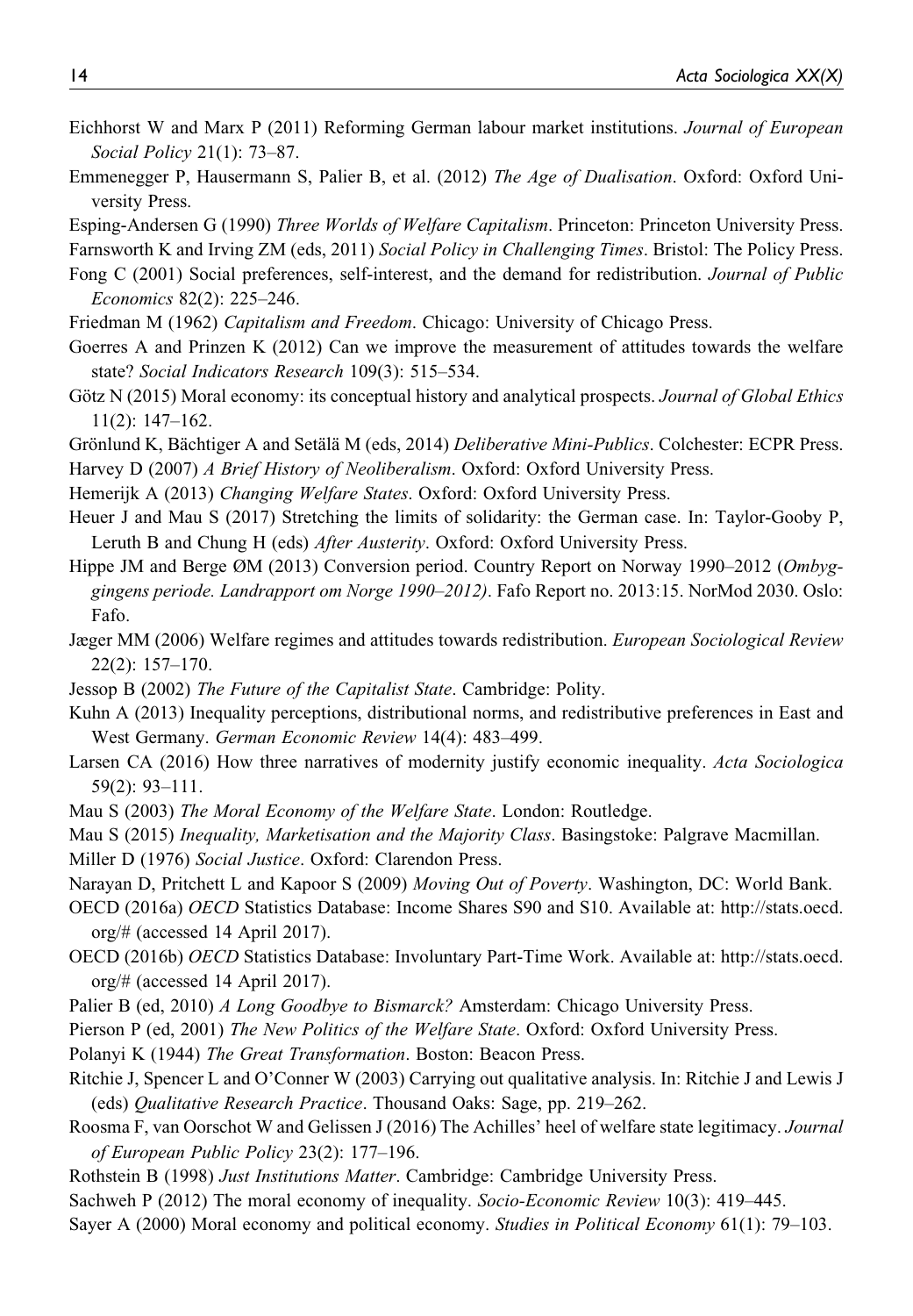- Schoyen MA (2016) The Norwegian welfare state *(Den Norske velferdsstaten). Journal of Welfare Research (Tidsskrift for Velferdsforskning)*. 19(1): 4–23.
- Scott JC (1976) *The Moral Economy of the Peasant*. Princeton: Princeton University Press.
- Sørvoll J (2015) The Norwegian welfare state 2005–2015. In: *WelfSOC Background Papers*. Available at:<http://blogs.kent.ac.uk/welfsoc/our-publications/> (accessed 27 December 2017).
- Svallfors S (1997) Worlds of welfare and attitudes to redistribution. *European Sociological Review* 13(3): 283–304.
- Svallfors S (2006) *The Moral Economy of Class*. Stanford, CA: Stanford University Press.
- Svallfors S (2012) *Welfare attitudes in Europe*. Available at: [http://www.europeansocialsurvey.org/](http://www.europeansocialsurvey.org/docs/findings/ESS4_toplines_issue_2_welfare_attitudes_in_europe.pdf) [docs/findings/ESS4\\_toplines\\_issue\\_2\\_welfare\\_attitudes\\_in\\_europe.pdf](http://www.europeansocialsurvey.org/docs/findings/ESS4_toplines_issue_2_welfare_attitudes_in_europe.pdf) (accessed 11 August 2017).
- Taylor-Gooby P (2013) *The Double Crisis of the Welfare State*. Basingstoke: Palgrave Macmillan.
- Taylor-Gooby P (2015) *Deliberative Forums: Discussion Paper*. Available at: [http://welfsoc.eu/welf](http://welfsoc.eu/welfsoc/our-publications/) [soc/our-publications/](http://welfsoc.eu/welfsoc/our-publications/) (accessed 26 September 2017).
- Taylor-Gooby P, Leruth B and Chung H (2017) *After Austerity*, Oxford: Oxford University Press.
- Teney C, Lacewell O and De Wilde P (2013) Winners and losers of globalisation in Europe. *European Political Science Review* 6(4): 575–595.
- Thompson EP (1971) The moral economy of the English crowd in the eighteenth century. *Past and Present* 50: 76–136.
- Thompson EP (1991) *Customs in Common*. New York: New Press.
- UN (2015) *Population Division*. Available at: [https://esa.un.org/unpd/wpp/download/standard/](https://esa.un.org/unpd/wpp/download/standard/population/) [population/](https://esa.un.org/unpd/wpp/download/standard/population/)
- van Kersbergen K and Vis B (2014) *Comparative Welfare State Politics*. Cambridge: Cambridge University Press.
- van Oorschot W, Roosma F, Meuleman B, et al. (2017) *The Social Legitimacy of Targeted Welfare*. Cheltenham: Edward Elgar.
- von Hayek F (1973) *Law, Legislation and Liberty, Vol 1*. London: Routledge.
- Wakeford T (2007) How far can participatory projects go towards reclaiming democracy? In: Reason P and Bradbury H (eds) *SAGE Handbook of Action Research*. London: Sage Publications.
- WID (2017) World wealth and income database (2017) In: *Country Statistics*. Available at: [http://wid.](http://wid.world/country/united-kingdom/) [world/country/united-kingdom/](http://wid.world/country/united-kingdom/) (accessed 25 September 2017).

#### Author biographies

Peter Taylor-Gooby is a Professor of Social Policy at the University of Kent. His research focuses on attitudes to welfare and its politics, and the future of the welfare state in Europe. He writes also novels with social policy themes.

Bjørn Hvinden obtained a PhD in Sociology in 1992. He has been a Professor of Sociology since 1995. Currently, he is primarily directing research; his main research interests include European and comparative welfare, youth unemployment, disability, lifecourses, solidarity, and climate change.

Steffen Mau obtained a PhD from the European University Institute in Florence, Italy. Currently, he is a Professor of Macrosociology at Humboldt-Universität zu Berlin. His research focusses on social policy, Europeanisation, and border studies.